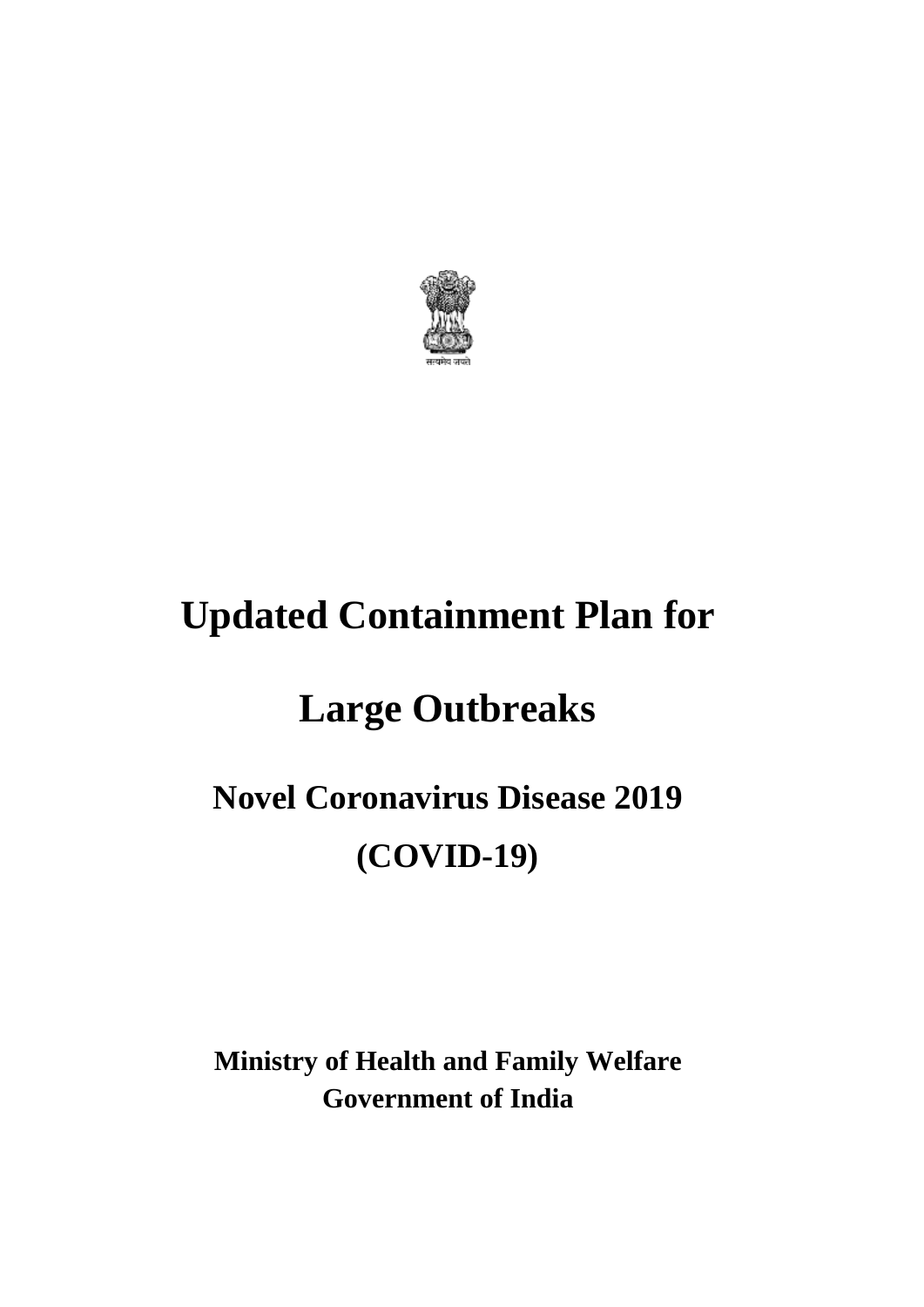# **1. INTRODUCTION**

# **1.1 Background**

On 31stDecember 2019, the World Health Organization (WHO) China Country Office was informed of cases of pneumonia of unknown etiology (unknown cause) detected in Wuhan City, Hubei Province of China. On 7<sup>th</sup>January 2020, Chinese authorities identified a new strain of Coronavirus as the causative agent for the disease. The virus has been renamed by WHO as SARS-CoV-2 and the disease caused by it as COVID-19. The disease since its first detection in China has now spread to over 200 countries/territories, As per WHO (asof 15thApril, 2020), there has been a total of 1914916 confirmed cases and 123010 deaths due to COVID-19 worldwide.

In India, as on 16<sup>th</sup>April, 2020, 12759 confirmed cases (including 76 foreign nationals) and 420 deaths reported from 32 States/UTs. Large number of cases has been reported from Maharashtra, Delhi, Tamil Nadu, Madhya Pradesh and Rajasthan.

#### **1.2. Risk Assessment**

COVID-19 was declared a pandemic by WHO on  $11<sup>th</sup>$  March, 2020. While earlier the focus of spread was centered on China, it has now shifted to Europe and North America. WHO has advised countries to take a whole-of-government, whole-of-society approach, built around a comprehensive strategy to prevent infections, save lives and minimize impact.

In India also, clusters and large outbreaks have been noted in parts of the country and unless they are contained in right time, the risk of further spread remains very high.

# **1.3. Epidemiology**

Coronaviruses belong to a large family of viruses, some causing illness in people and others that circulate among animals, including camels, cats, bats, etc. Rarely, animal corona viruses may evolve and jump species to infect people and then spread between people as witnessed during the outbreak of Severe Acute Respiratory Syndrome (SARS, 2003) and Middle East Respiratory Syndrome(MERS, 2014).The etiologic agent responsible for current outbreak of SARS-CoV-2 is a novel coronavirus closely related to SARS-Coronavirus.

In humans, the transmission of SARS-CoV-2 can occur via respiratory secretions (directly through droplets from coughing or sneezing, or indirectly through contaminated objects or surfaces as well as close contacts). Nosocomial transmission has been described as an important driver in the epidemiology of SARS and MERS and has also been documented in COVID-19.

Current estimates of the incubation period of COVID range from 2-14 days, and these estimates will be refined as more data become available. Most common symptoms include fever, fatigue, dry cough and breathing difficulty.

Due to paucity of scientific literature based on community based studies, the available data on host factors is skewed towards cases requiring hospitalization. As per analysis of the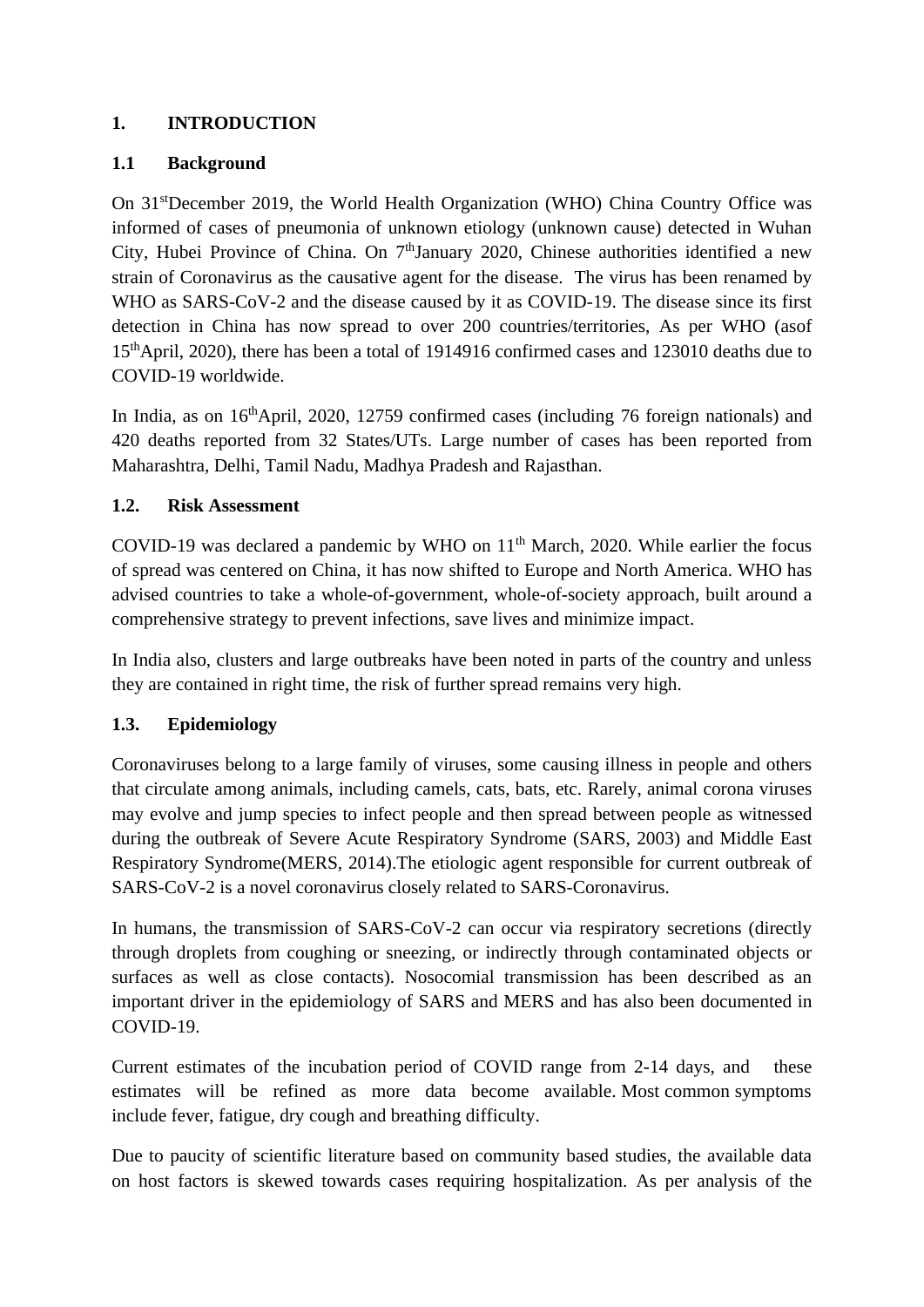biggest cohort reported by Chinese CDC, about 81% of the cases are mild, 14% require hospitalization and 5% require ventilator and critical care management. The deaths reported are mainly among elderly population particularly those with co-morbidities.

At the time of writing this document, many of the crucial epidemiological information particularly source of infection, mode of transmission, period of infectivity, etc. are still under investigation.

# **2. Strategic Approach**

India would be following a scenario based approach for the following possible scenarios:

- i. Travel related case reported in India
- ii. Local transmission of COVID-19
- iii. Large outbreaks amenable to containment
- iv. Wide-spread community Transmission of COVID-19 disease
- v. India becomes endemic for COVID-19

#### **2.1. Strategic Approach for Scenario:"Travel related cases reported from India"**

- (i) Inter-Ministerial coordination (Group of Ministers, Committee of Secretaries) and Centre-State co-ordination been established.
- (ii) Early detection through universal screening of all International passengers at Points of Entries (PoEs).
- (iii) Surveillance and contact tracing through Integrated Disease Surveillance Programme (IDSP) for tracking travelers in the community who have travelled from affected countries.
- (iv)Early diagnosis through testing samples of suspect cases.
- (v) Buffer stock of Personal Protective Equipment (PPE) maintained.
- (vi)Risk communication for creating awareness among public to follow preventive public health measures.

#### **2. 2. Local transmission of COVID-2019 disease**

Local transmission will lead to clustering of cases in time and space, epidemiologically linked to a travel related case or a positive case that has links to a travel related case. The cluster containment strategy will be:

- Extensive contact tracing and active search for cases in containment zone
- Testing all suspect cases and high risk contacts
- Isolating all suspect / confirmed cases and providing medical care.
- Quarantining contacts
- Implementing social distancing measures.
- Intensive risk communication.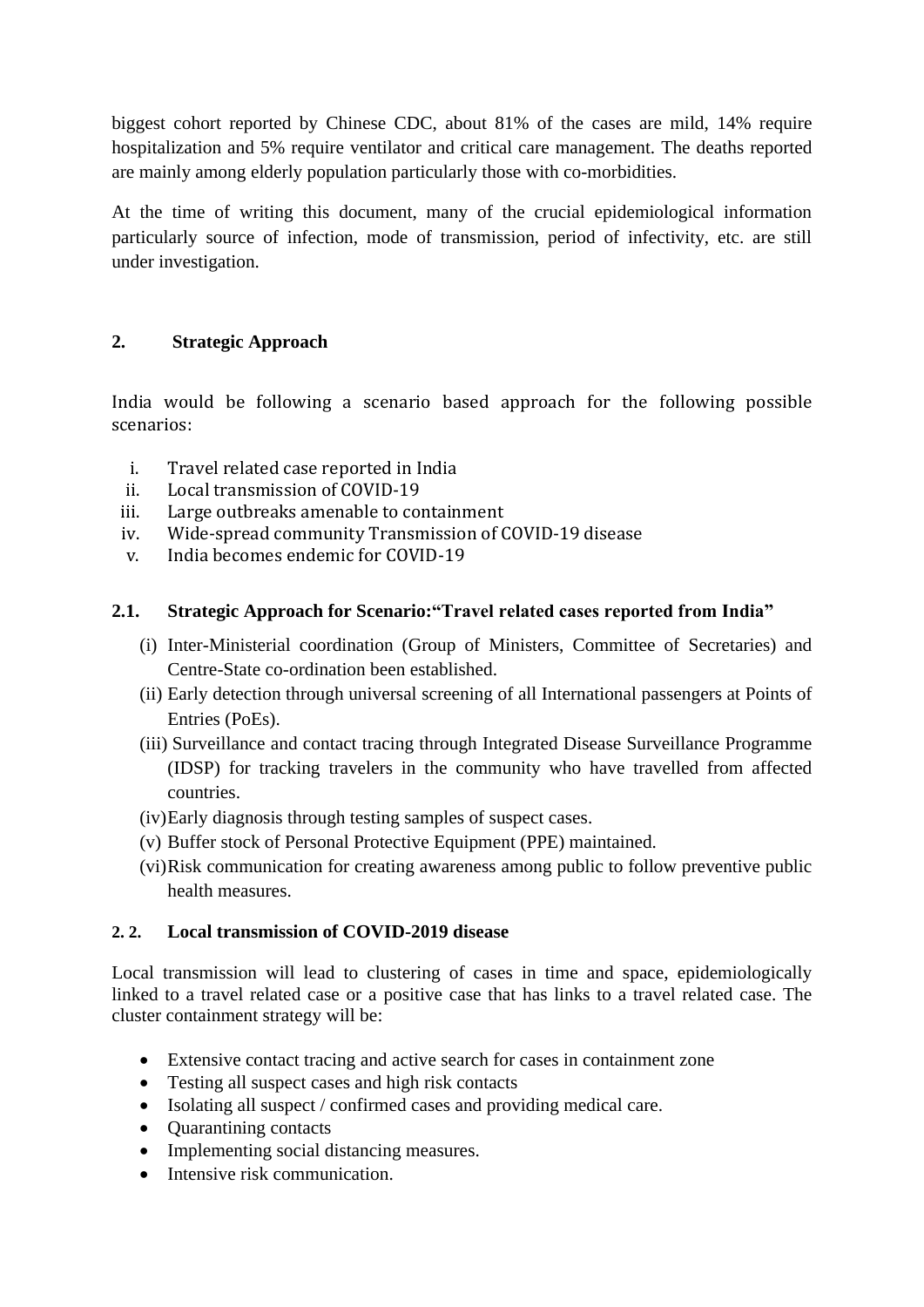# **2.3 Large outbreaks amenable to containment**

The strategy will remain the same as explained in para 2.2 as above but vary in extent depending upon spread and response to be mounted to contain it. Geographic quarantine and containment strategy will include:

- Defining area of operation and applying strict perimeter control
- Active search of cases, early isolation, contact listing and tracking, quarantine and follow up of contacts
- Testing all suspect cases, symptomatic contacts, asymptomatic direct and high-risk contacts of a confirmed case and SARI cases as per the guidelines issued from time to time.
- Clinical management based on risk profile
- Social distancing measures
- Administer HCQ in healthcare workers and contacts as per the defined protocol
- Create awareness on hand hygiene, respiratory etiquettes and sanitation

#### **3. Scope of this Document**

In alignment with strategic approach, this document provides action that needs to be taken for containing a large outbreak. The actions for mitigation phase will be dealt separately under a mitigation plan.

#### **4. Objective**

The objective of this plan is to stop the chain of transmission thus reducing the morbidity and mortality due to COVID-19.

#### **5. Containment for large outbreaks through geographic quarantine**

#### **5.1 Large outbreak**

A large outbreak is defined as localized increase in the incidence of a COVID-19 cases occurring within a defined geographic area e.g., in a village, town, or city. This could also imply progression of a small cluster, earlier noticed for which cluster management action is under implementation, into multiple clusters. The cases may or may not be epidemiologically linked. For operational purpose, a large outbreak is deemed to be present when there are 15 or more cases.

#### **5.2 Geographic quarantine**

Geographic quarantine (cordon sanitaire) strategy calls for near absolute interruption of movement of people to and from a relatively large defined geographic area where there is single large outbreak or multiple foci of local transmission of COVID-19. In simple terms, it is a barrier erected around the focus of infection.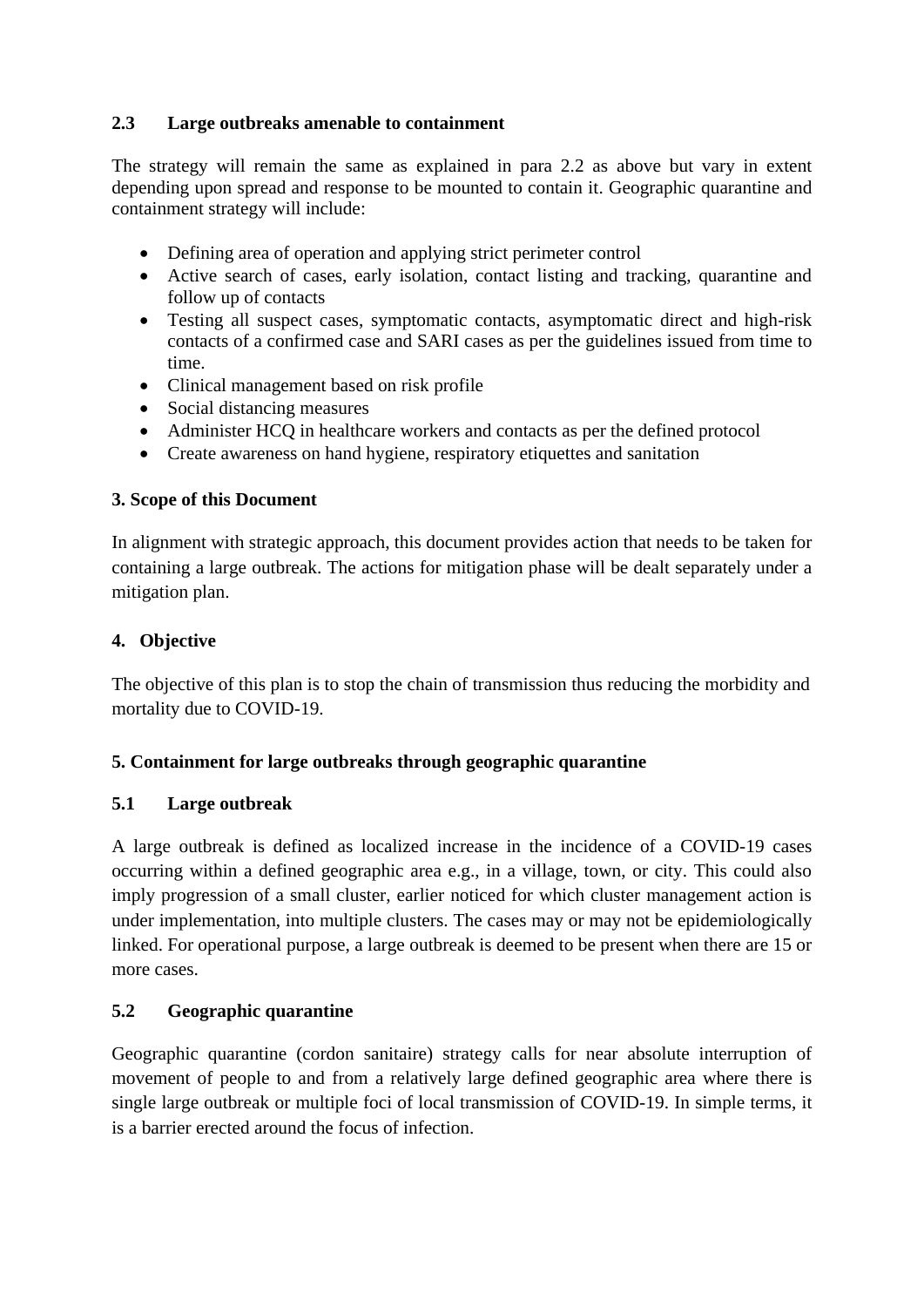Geographic quarantine shall be applicable to such areas reporting large outbreak and/or multiple clusters of COVID-19 spread over multiple blocks of one or more districts that are contiguous based on the distribution of cases and contacts.

# **5.2. Containment of individual clusters within the geographically defined perimeter**

The strategy is to contain multiple clusters noted within the outbreak zone. Cluster Containment Strategy would be to contain the disease within a defined geographic area by early detection of cases, breaking the chain of transmission and thus preventing its spread to new areas. This would include geographic quarantine, social distancing measures, enhanced active surveillance, testing all suspected cases, isolation of cases, quarantine of contacts and risk communication to create awareness among public on preventive public health measures.

# **5.3. Evidence for implementing geographic quarantine**

In 2009, during the H1N1 Influenza pandemic it was observed that well connected big cities with substantive population movement were reporting large number of cases, whereas rural areas and smaller towns with low population densities and relatively poor road/rail/airway connectivity were reporting only few cases.

The current geographic distribution of COVID-19 mimics the distribution of H1N1 Pandemic Influenza. This suggests that while the spread of COVID-19in our population could be high, it's unlikely that it will be uniformly affecting all parts of the country. This calls for differential approach to different regions of the country, while mounting a strong containment effort in hot spots.

Large scale measures to contain COVID-19over large territories have been tried in China. Mathematical modeling studies have suggested that containment might be possible especially when other public health interventions are combined with an effective social distancing strategy.

#### **5.4. Factors affecting large outbreak cluster containment**

A number of variables determine the success of the containment operations through geographic quarantine. These are:

- (i) Number and size of the cluster/s.
- (ii) Effectiveness of geographic quarantine.
- (iii) How efficiently the virus is transmitting in Indian population, taking into account environmental factors especially temperature and humidity.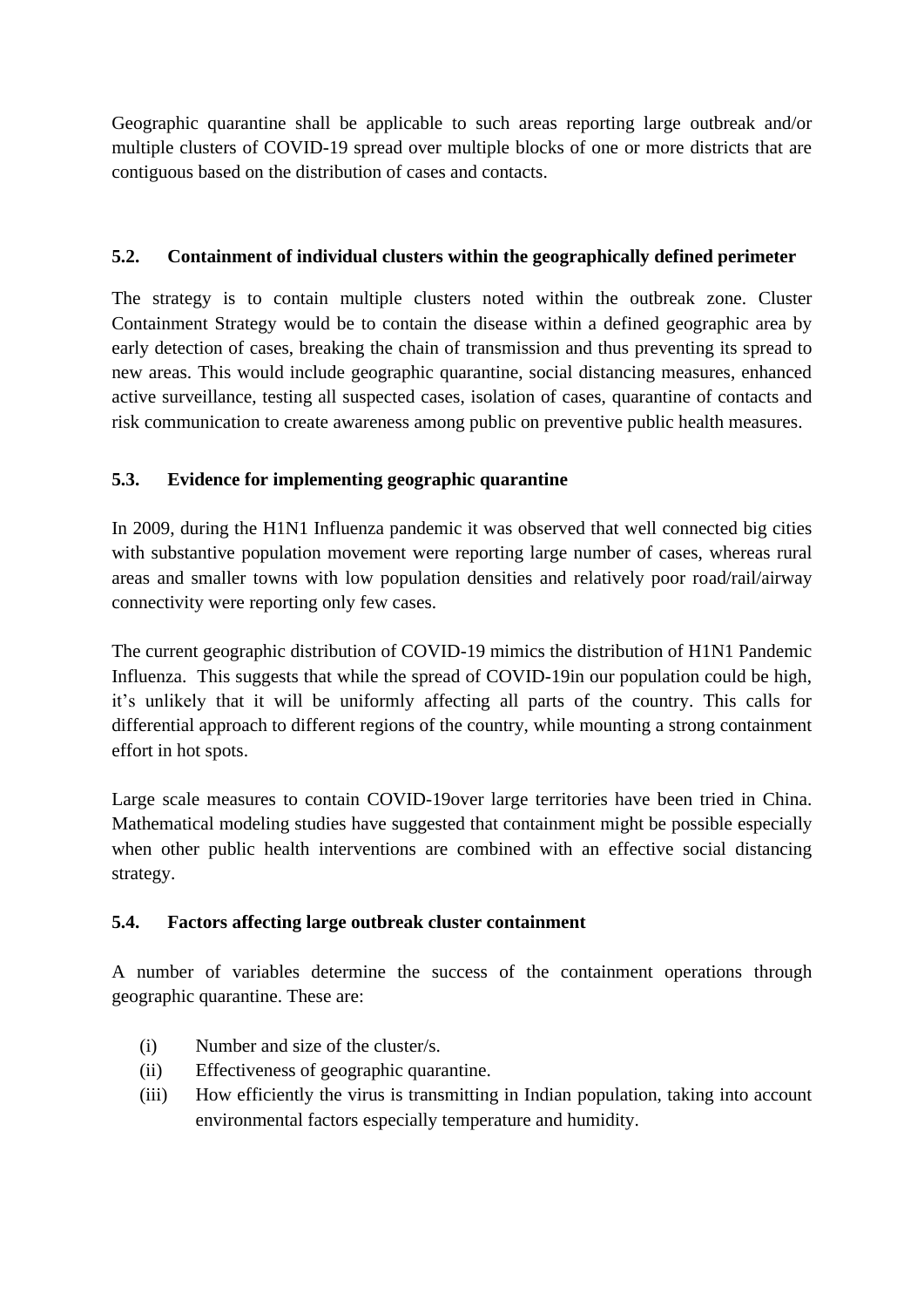- (iv) Public health response in terms of active case finding, testing of large number of cases, immediate isolation of suspect and confirmed cases and quarantine of contacts.
- (v) Geographical characteristics of the area (e.g. accessibility, natural boundaries)
- (vi) Population density and their movement (including migrant population).
- (vii) Ability to ensure basic infrastructure and essential services.

# **6. Action Plan for Geographic quarantine**

#### **6.1. Legal framework**

The Central Government /State Government should review the existing legal instruments that provide legal support to implement the containment plan. Some of the Acts/ Rules for consideration could be (i) Disaster Management Act (2005) (ii) Epidemic Act (1897) (iii) Cr.PC and (iv) State Specific Public Health Act.

The Home Ministry has delegated the powers under DM Act, 2005 [Section 10 sub-section 2 clauses (i) and (l)]to Secretary (Health and Family Welfare) to act in such a way to contain or control the outbreak. States may invoke the provisions under DM Act, 2005 or under the Epidemic Act,1897to delegate powers to identified authority to act in such a manner to control or contain the outbreak.

Indian Penal Code under sections 270provides power to act against those indulging in spread of disease. Section 144 of the Code of Criminal Procedure, when invoked, prohibits gathering of people.

#### **6.1. Institutional mechanisms and Inter-sectoral Co-ordination**

#### At the Union Government level

6.1.1 The Group of Ministers (GoM) under the Chairmanship of Union Health Minister will be the apex body to take policy decisions. The GoM will have Ministers of External Affairs, Civil Aviation, Shipping, Pharmaceuticals, Home Ministry and option for co-opting any other Ministry. The Union Health Minister will have an advisory Group that will advise him on way forward. The Public Health Working Group under Secretary (H) and Joint Monitoring Group under DGHS will provide technical inputs.

6.1.2. At the national level, the Cabinet Secretary/ National Crisis Management Committee (NCMC) / Committee of Secretaries (CoS)will review the situation across the country and continue to direct the concerned Ministries to implement its directions. The co-ordination with health and non-health sectors will be managed by NCMC/ CoS, on issues, flagged by Ministry of Health.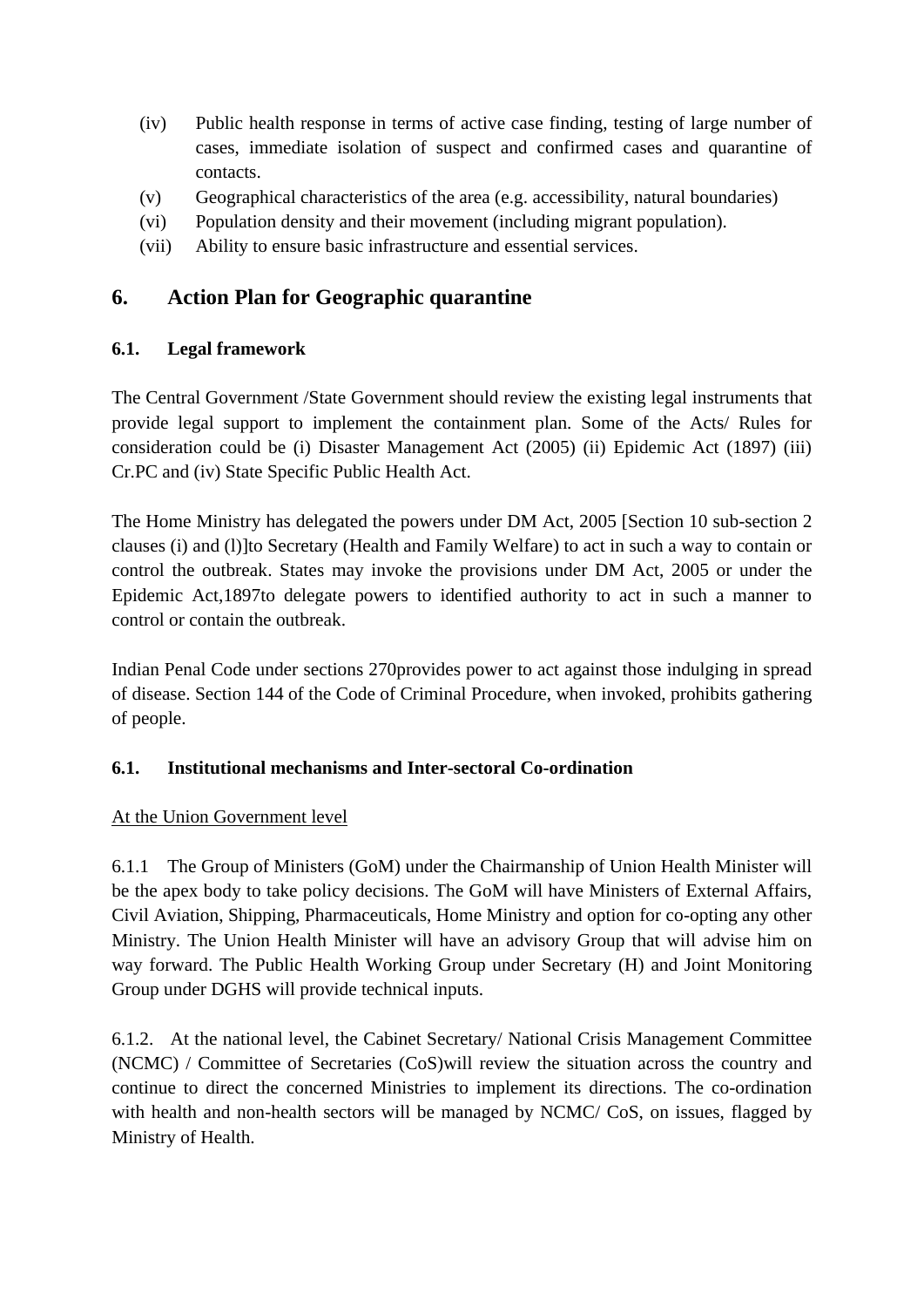The scale of arrangement within the Ministry of health will be expanded with additional areas among the core capacities assigned to various officers. If need be, Empowered group will take decisions for the core areas of work (planning-co-ordination, surveillance, laboratory support, hospital preparedness, human resource, logistics and data analysis etc.).

# At the State level

6.1.3. The Concerned State will activate State Crisis Management Committee or the State Disaster Management Authority, as the case may be to manage the clusters of COVID-19.

# Institutional arrangement at the operational level

6.1.4. District Collector would be the nodal person for all preparedness and response activities within his jurisdiction. District Collector will hold regular meetings with health functionaries, DDMA, Revenue, PWD, Forest, Education and Panchayati Raj/ Local Self Governance Departments where the containment plan will be finalized and operationalized. These officials will issue directions to their ground level staff in all aspects of preparedness, control and containment in accordance with the Containment Plan and Guidelines.

District Collector would need to identify key issues (logistics, legal, technical and resources) and address them for implementing containment operations. He/she will keep ready all administrative orders for social distancing, restriction of rail/road/air transport, perimeter control and continuity of essential services.

In addition, a compendium of all the administrative orders required for enforcing the nonpharmaceutical interventions would be prepared well in advance and kept ready to be executed during response phase.

# **6.2. Trigger for Action**

Epidemiological intelligence on increase in the incidence of a COVID-19 cases occurring within a defined geographic area will be trigger for action. This will be provided by IDSPs early warning and response (EWAR) system. Routine laboratory based surveillance of SARI cases is another trigger for action.

# **6.3. Deployment of Rapid Response Teams (RRT)**

Emergency Medical Relief (EMR) division, Ministry of Health and Family Welfare will deploy the Central Rapid Response Team (RRT) to support and advise the State.The State will deploy itsown State RRT and District RRT.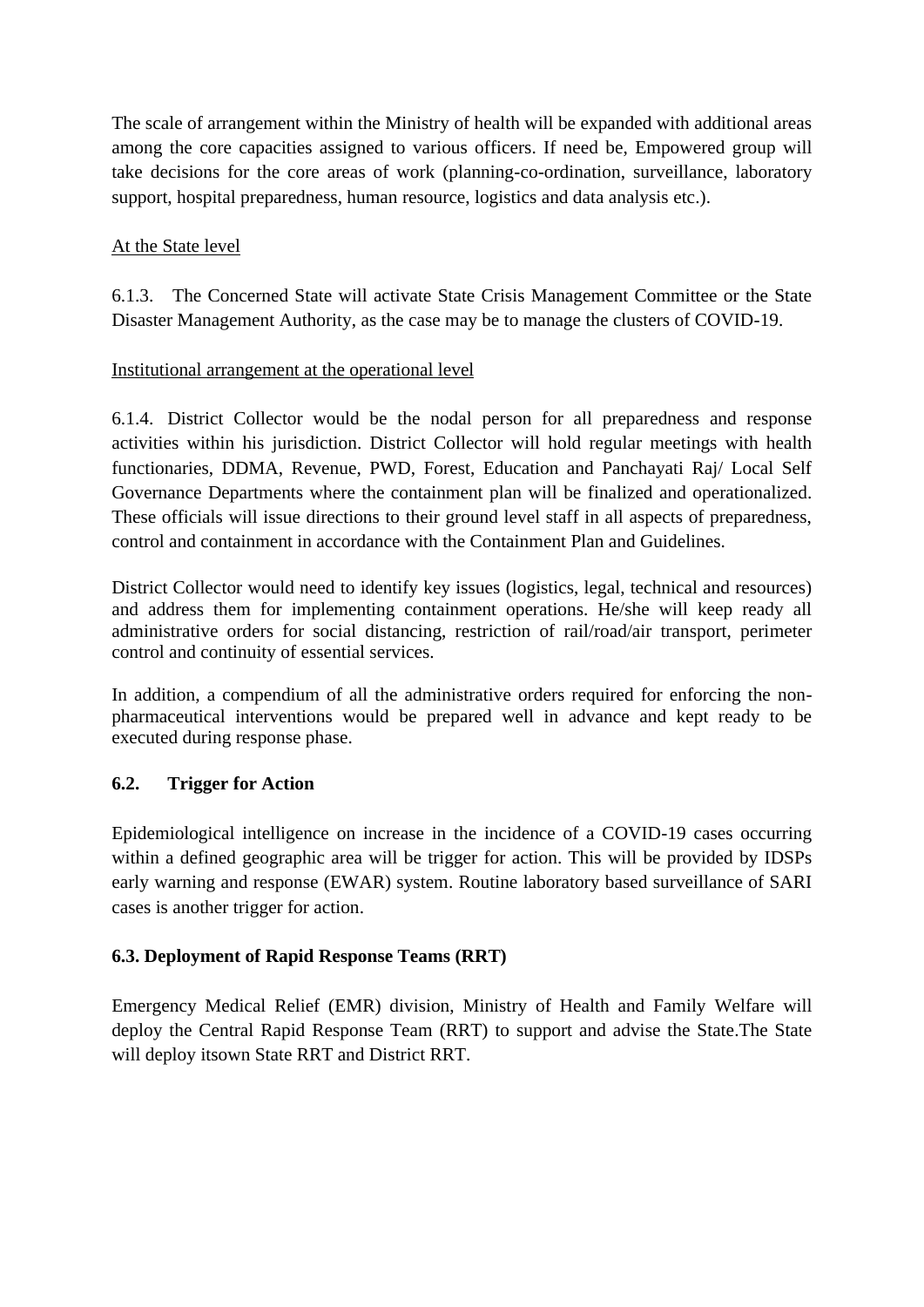#### **6.4. Identify area under geographic quarantine**

**6.4.1** Defining containment and buffer zones:

Boundary for geographic quarantine will be defined based on: (i) geospatial distribution of each cluster contained within, (ii) largest administrative unit containing all clusters, and (iii) feasibility to implement strict interruption of movement of people.

This is done by mapping the cases & contacts for defining the area of operation. If data for mapping is not readily available or could not be mapped immediately, then the below mentioned criteria will be followed:

- **Rural areas:** 
	- Block/Sub district/district population with buffer zone of all neighboring block/sub district/district
- **Urban areas:** 
	- Containment Zone: Entire population of towns and for large cities, zones/districts from where cases are reported
	- Buffer Zone: Neighboring urban/rural districts

The area should be appropriately defined by the district administration/local urban body with technical inputs at local level  $\&$  it would be appropriate to err on the higher side.



The buffer zone is an area where new cases are more likely to appear. Thus, the health institutions, including private institutions, should be aware of the signs  $\&$  symptoms and undertake SARI/ and ILI surveillance as per norms.

#### 6.4.2 Perimeter

Perimeter of the geographically quarantinedwill be decided by the State administration based on criteria defined in Para 6.4.1. Clear entry and exit points will be established. The perimeter controls that need to be applied is in para 7.4.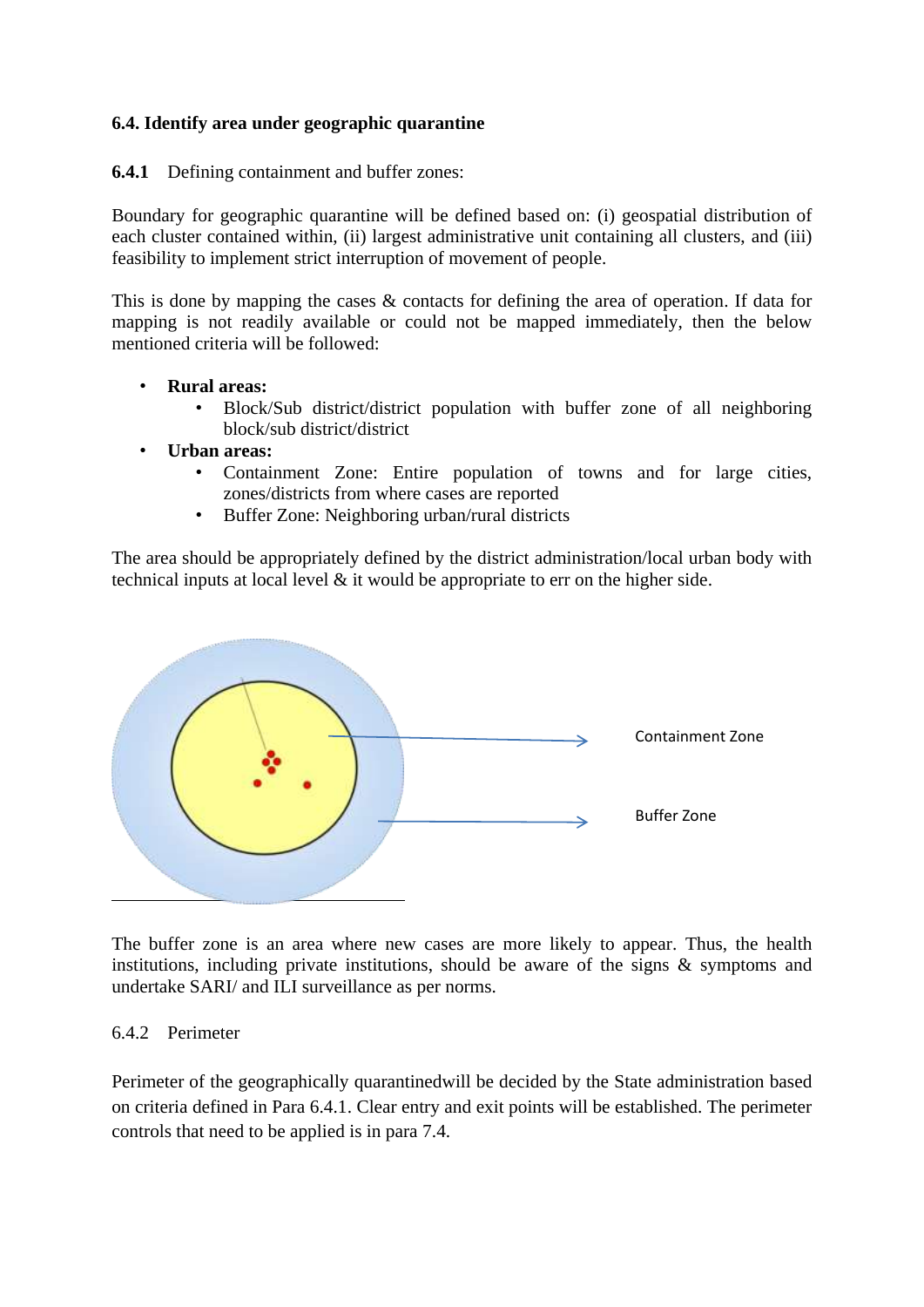| <b>Containment Zone</b>                                                                                                             | <b>Buffer Zone</b>                                                                                                                                                                                                                                                                                                                   |
|-------------------------------------------------------------------------------------------------------------------------------------|--------------------------------------------------------------------------------------------------------------------------------------------------------------------------------------------------------------------------------------------------------------------------------------------------------------------------------------|
| Defined area around epicenter<br>Perimeter control<br>Active search for cases<br>Testing of all cases as per sampling<br>guidelines | Defined area around the containment<br>zone<br>No perimeter control<br>$\bullet$<br>No active search for cases<br>٠<br>ILI/SARI<br>to health<br>report<br>cases<br>$\bullet$<br>institutions falling in the buffer zone<br>Testing of ILI/SARI<br>cases<br>$\circ$<br>reporting to health institutions<br>falling in the buffer zone |

# 6.4.3 Activities in Containment and Buffer zones

#### **7. Surveillance**

- 7.1. Precise mapping of the outbreak shall be carried out.
- 7.2 The Surveillance activities to be undertaken in the containment zone include:

Active case search will be done through house-to-house visit. For such purpose, a designated health worker will visit on an average 50 households. The surveillance would be done by ASHAs, Aaganwadi workers and ANMs. Additional workforce can be drawn from Red Cross, NSS, NYK, & Ayush students

The surveillance workers (COVID Warriors) will interview the households through a questionnaire regarding (i) signs, symptoms, (ii) travel history and (iii) history of contact with a confirmed/suspect COVID-19 case.

These teams will also do line listing of contacts and their tracking. They will also inform their supervisory officers of cases detected and contacts listed during the day. They will also collection, collation, daily reports.

7.3. Passive Surveillance shall be enhanced all throughout the area under geographic quarantine and the buffer zone. All hospitalized patients with Severe Acute Respiratory Illness shall also be tested for COVID-19 in containment and buffer zones.

#### 7.4. Perimeter Control

The perimeter control will ensure that there is no unchecked outward movement of population from the containment zone except for maintaining essential services (including medical emergencies) and government business continuity. Thermal screening, IEC shall be carried out at all entry and exit points.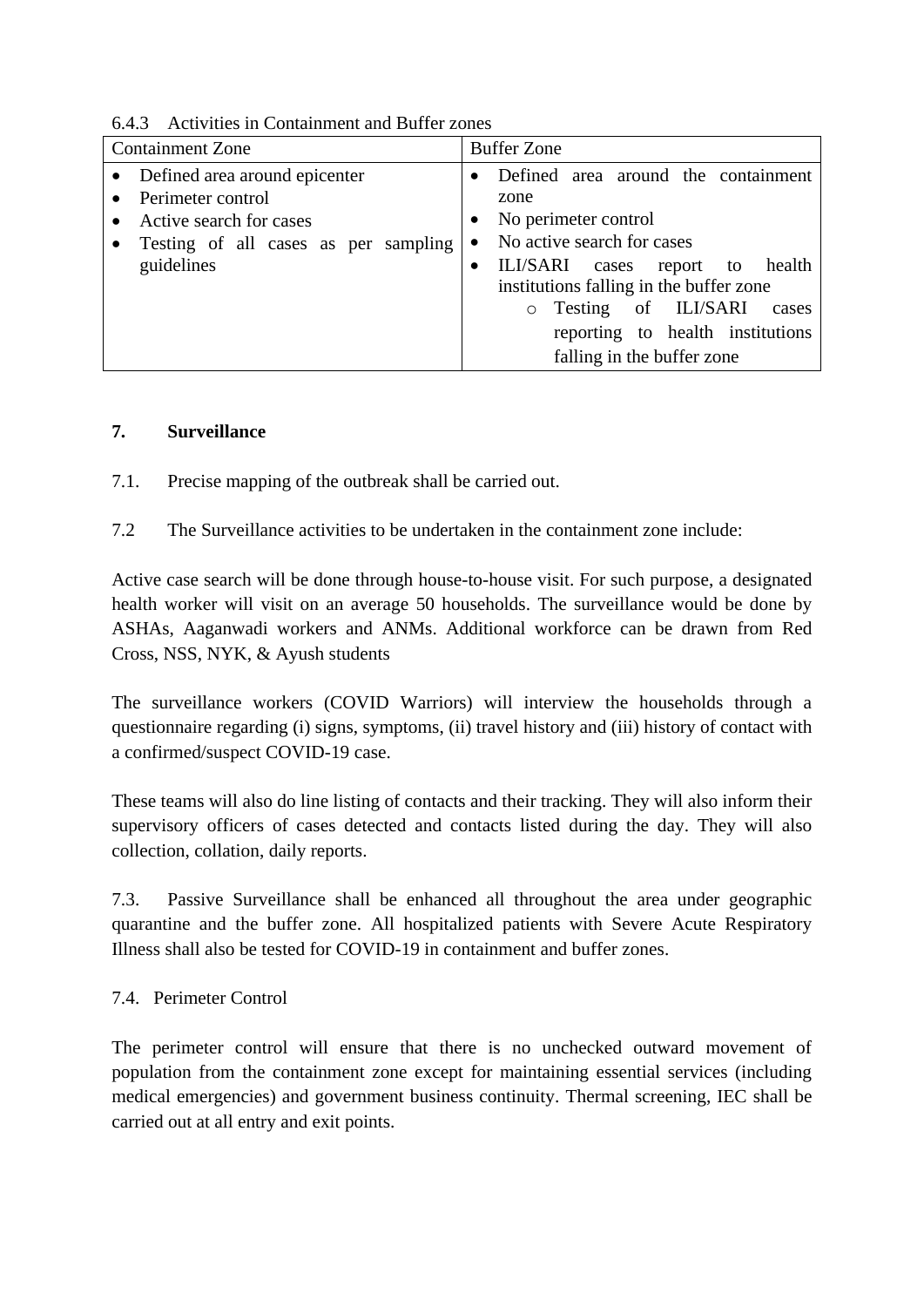All vehicular movement, movement of public transport and personnel movement will be stopped. All roads including rural roads connecting the containment zone will be guarded by Police. For personnel and vehicles requiring regular movement, a pass/ID card may be issued with details recorded and communicated.

The District administration will post signs and create awareness informing public about the perimeter control. Health workers posted at the exit point will perform screening (e.g. interview travelers, measure temperature, record the place and duration of intended visit and keep complete record of intended place of stay).

Details of all persons moving out of perimeter zone for essential/ emergency services will be recorded and they will be followed up through IDSP. All vehicles moving out of the perimeter control will be decontaminated with sodium hypochlorite (1%) solution.

# **8. Laboratory support**

8.1 Designated laboratories

The identified VRDL network laboratories and designated private laboratories nearest to the affected area, will be further strengthened to test samples. The other available govt. laboratories and private laboratories (BSL 2 following BSL 3 precautions) shall also be engaged to collect/ test samples, after ensuring quality assurance by ICMR/VRDL network.If the number of samples exceeds its surge capacity, samples will be shipped to other nearby laboratories or to NCDC, Delhi or NIV, Pune or to other ICMR lab networks depending upon geographic proximity.

ICMR testing protocol shall be followed. All test results should be available within 12-24 hours of sampling. ICMR along with the State Government will ensure that there are designated agencies for sample transportation to identified laboratories. The contact number of such courier agencies shall be a part of the micro-plan.

The designated laboratory will provide daily update (daily and cumulative) to District, State and Central Control Rooms on:

- i. No. of samples received
- ii. No. of samples tested
- iii. No. of samples under testing
- iv. No. of positive samples
- 8.2 Testing criteria

Laboratory/s will undertake testing of:

(i) All symptomatic individuals who have undertaken international travel in the last 14 days,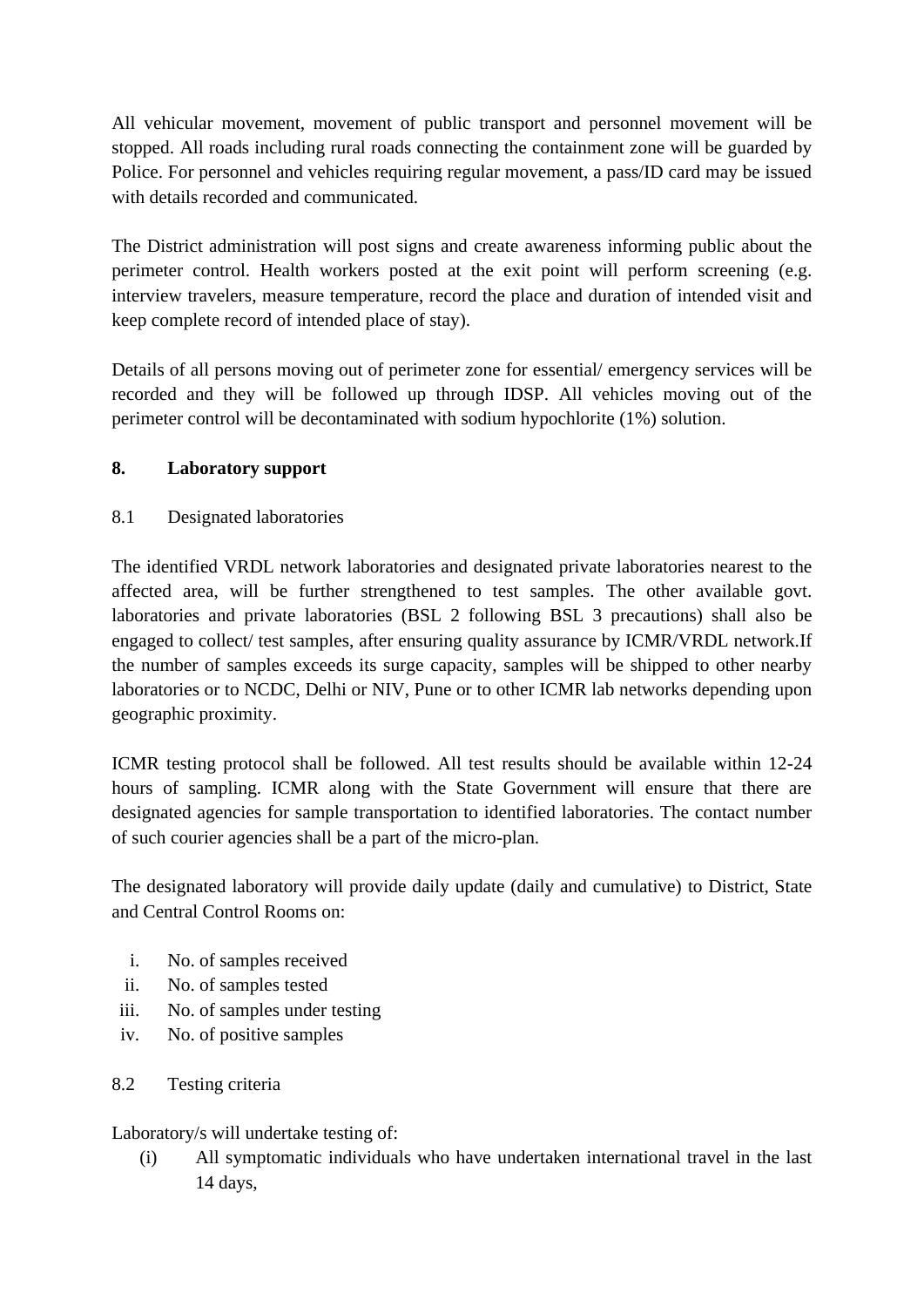- (ii) All symptomatic contacts of lab confirmed cases,
- (iii) All symptomatic health care workers,
- (iv) All patients with SARI (fever and cough and/or shortness of breath) and
- (v) Asymptomatic direct and high-risk contacts of a confirmed case should be tested once between day 5 and day 14 of coming in his/her contact.

At any point of time, the testing shall be done as per the testing criteria so enunciated by ICMR or Ministry of Health & Family Welfare.

# **9. Hospital care**

All suspect/confirmedCOVID-19 cases will be hospitalized and kept in isolation in dedicated COVID-19 hospitals/hospital blocks. Persons testing positive for COVID-19 will remain hospitalized till such time as two of their samples are tested negative as per discharge policy. About 15% of the patients are likely to require hospitalization, and an additional 5 % will requires critical care and ventilator management.

A three tier arrangement for managing suspect/ confirmed cases will be implemented to decrease burden on the COVID Block/ hospital.

- (i) The mild and very mild cases will be kept in COVID Care Centers which essentially are temporary makeshift hospital facilities made by converting hotels/ hostel/ guest houses/ stadiums near a COVID-19 hospital. The existing quarantine facility may also be converted. This will be identified near an existing COVID hospital/ COVID block.
- (ii) Dedicated COVID Health Centers would be identified in existing hospitals. These centers will have isolation beds with oxygen support for managing moderate cases, which require monitoring of their clinical status (patients with radiological evidence of pneumonia).
- (iii) Severe cases requiring critical care/intensive care will be managed in Dedicated COVID Hospitals. Some of the severe cases may progressto respiratory failure and /or progress to multi-organ failure and hence critical care facility/ dialysis facility/ and Salvage therapy [Extra Corporeal Membrane Oxygenator(ECMO)] facility for managing the respiratory/renal complications/ multi-organ failure shall be required. If such facilities are not available in the containment zone, nearest tertiary care facility in Government / private sector needs to be identified, that becomes a part of the plan.

In every hospital fever clinic with triage, holding areas, sampling stations and individual doctor's chambers where patients with fever/cough/breathing difficulty will be attended will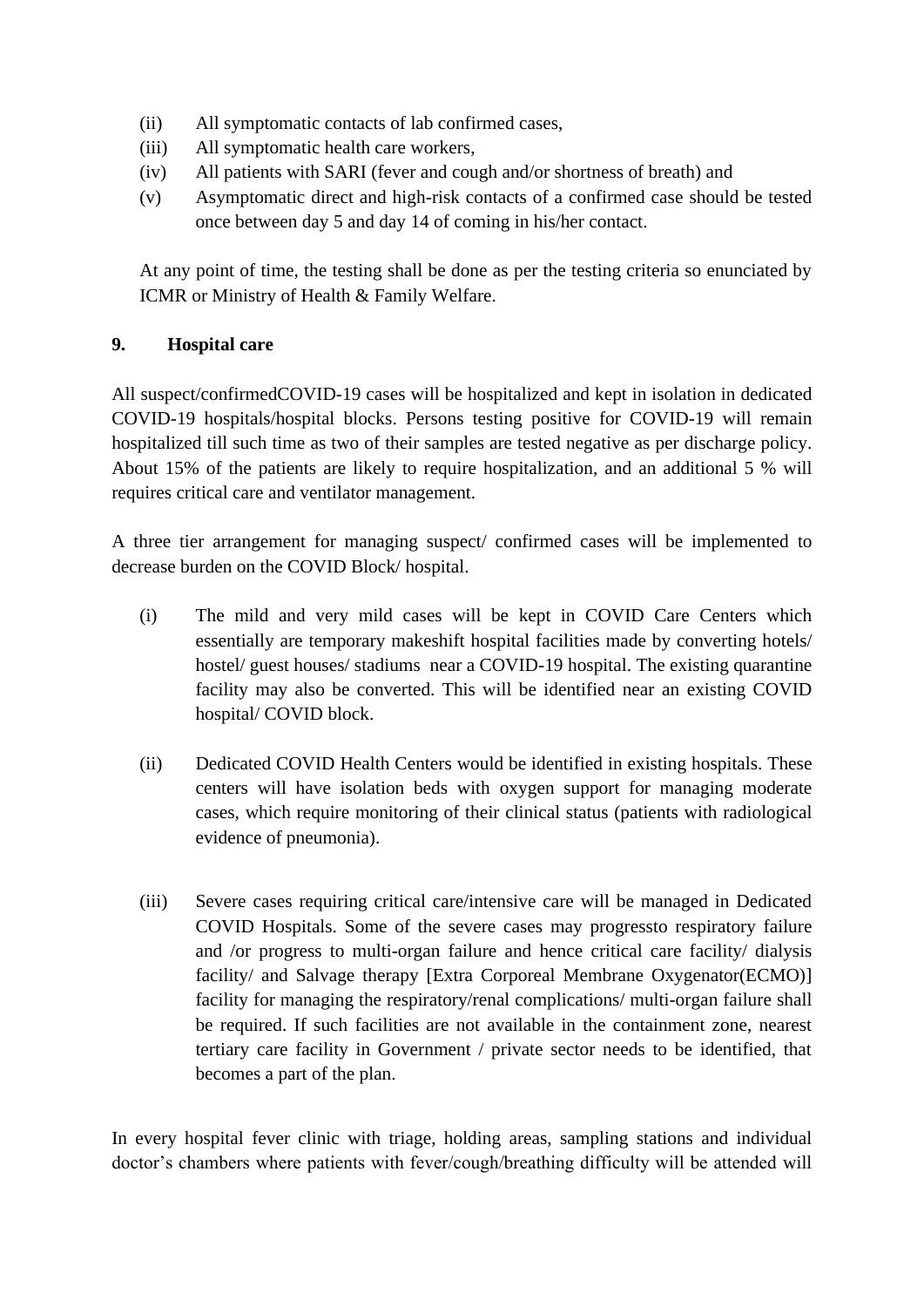be established. Necessary infection prevention and control practices shall be ensured at all such facilities.

All contacts will be kept in home quarantine except for high risk contacts who would be kept in facility quarantine.

# 9.1 Surge capacity

Based on the risk assessment, if the situation so warrants (if data suggests an exponential rise in the number of cases), the surge capacity of the identified hospitals will be enhanced, private hospitals shall also be roped in and sites identified for temporary hospitals to be operationalized.

Surge capacity will also need enhancement in terms of laboratory testing capacity as detailed in para 8.1 above.

# 9.2 Pre-hospital care (ambulance facility)

Ambulances need to be in place for transportation of suspect/confirmed cases. Such ambulances shall be manned by personnel adequately trained in Infection Prevention and Control (IPC), use of PPE and protocol that needs to be followed for disinfection of ambulances (by 1% sodium hypochlorite solution using knapsacksprayers).

For any further guidance Standard Operating Procedure (SOP) for transporting a suspect/confirmed case of COVID-19 may be referred to (Available at: https://www.mohfw.gov.in/pdf/StandardOperatingProcedureSOPfortransportingasuspectorco nfirmedcaseofCOVID19.pdf)

#### 9.3 Infection Prevention Control Practices

Health care associated infectionsamong attending healthcare personnel are well documented in the current COVID-19 outbreak. There shall be strict adherence to Infection prevention control (IPC) practices in all health facilities. IPC committees would be formed (if not already in place. The designated hospitals will ensure that all healthcare staff is trained in washing of hands, respiratory etiquettes, donning/doffing& proper disposal of PPEs and biomedical waste management.

At all times doctors, nurses and para-medics working in the clinical areas will wear three layered surgical mask and gloves. The medical personnel working in isolation and critical care facilities where aerozolisation is anticipated, will wear full complement of PPE (including N95 masks).

The support staff engaged in cleaning and disinfection will also wear full complement of PPE. Environmental cleaning should be done twice daily and consist of damp dusting and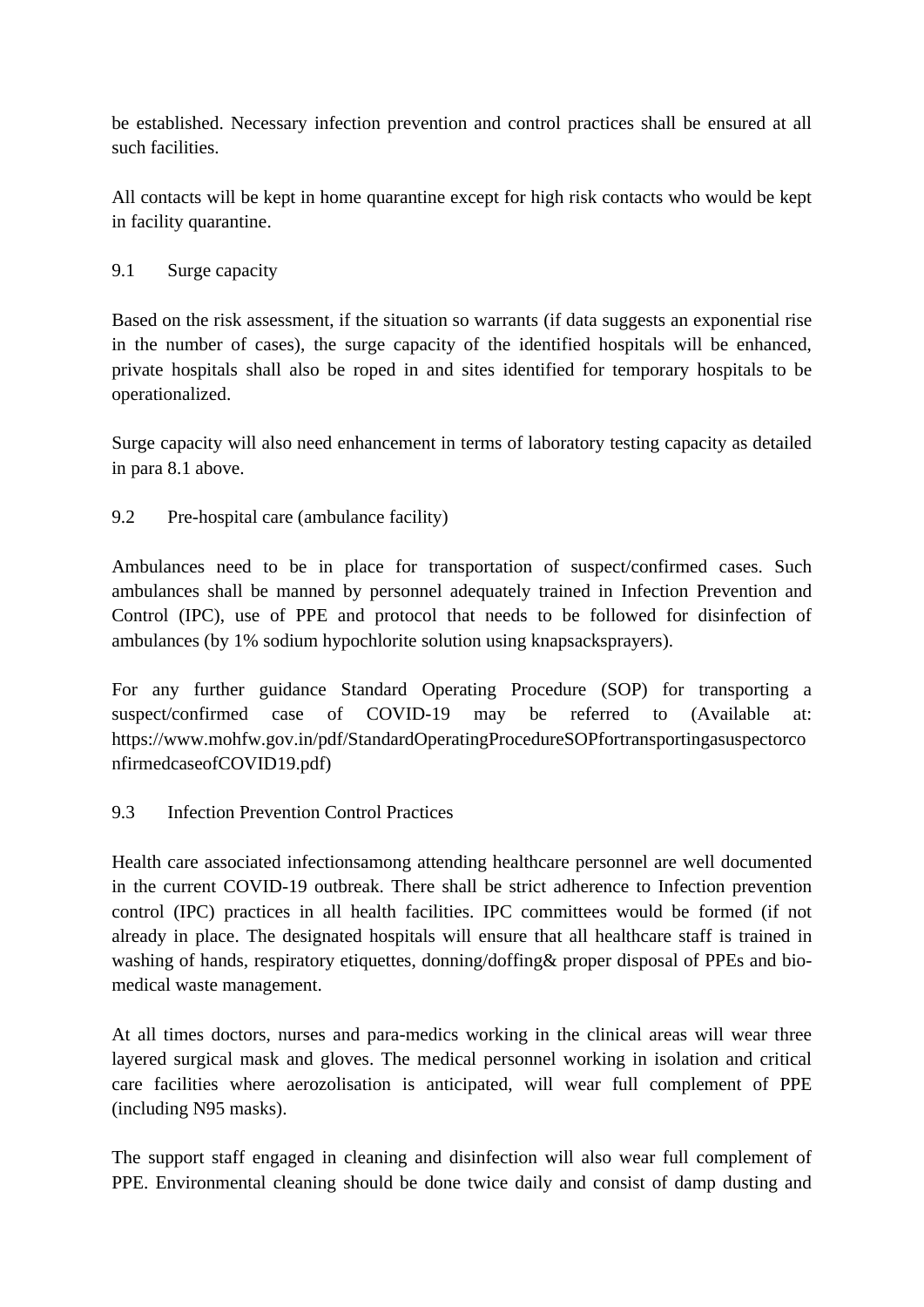floor mopping with Lysol or other phenolic disinfectants and cleaning of commonly touched surfaces with sodium hypochlorite solution.

Detailed guidelines available MoHFW's website on

- (i) Infection prevention and control in healthcare facilities,
- (ii) Rational use of Personal Protective Equipment,
- may be referred to.

All healthcare workers must be advised to self-monitor their health and report any breach in IPC practices or occurrence of any illness.

#### **10. Clinical management**

10.1. Clinical Management

The hospitalized cases may require symptomatic treatment for fever. Paracetamol is the drug of choice. Suspect cases with co-morbid conditions, if any, will require appropriate management of co-morbid conditions.

For patients with Severe Acute Respiratory Illness (SARI), having respiratory distress may require, pulse oxymetry, oxygen therapy, non-invasive and invasive ventilator therapy. Detailed guidelines available on MoHFW's website and updated from time to time, may be followed.

Doctors managing severe COVID cases may contact AIIMS, Delhi (helpline - 9971876591) or through tele-medicine network to seek guidance for management of severe cases.

#### 10.2. Discharge Policy

Discharge policy for suspected cases of COVID-19 tested negative will be based on the clinical assessment of the treating physician. For those tested positive for COVID-19, their discharge from hospital will be based onconsecutive two samples tested negative and the patient is free from symptoms.

#### **11. Psychosocial support**

Quarantine, isolation and being affected by a new disease, all can be very stressful for those involved and for their family members. Social distancing measures that force one to stay at home and resulting social isolation can be frustrating. This apart, the healthcare workers working under the fear of an unknown disease,under stressful and demanding situations, impact their mental well-being. A guidance note on dealing with various mental issues is available at: [https://www.mohfw.gov.in/pdf/MindingourmindsduringCoronaeditedat.pdf.](https://www.mohfw.gov.in/pdf/MindingourmindsduringCoronaeditedat.pdf)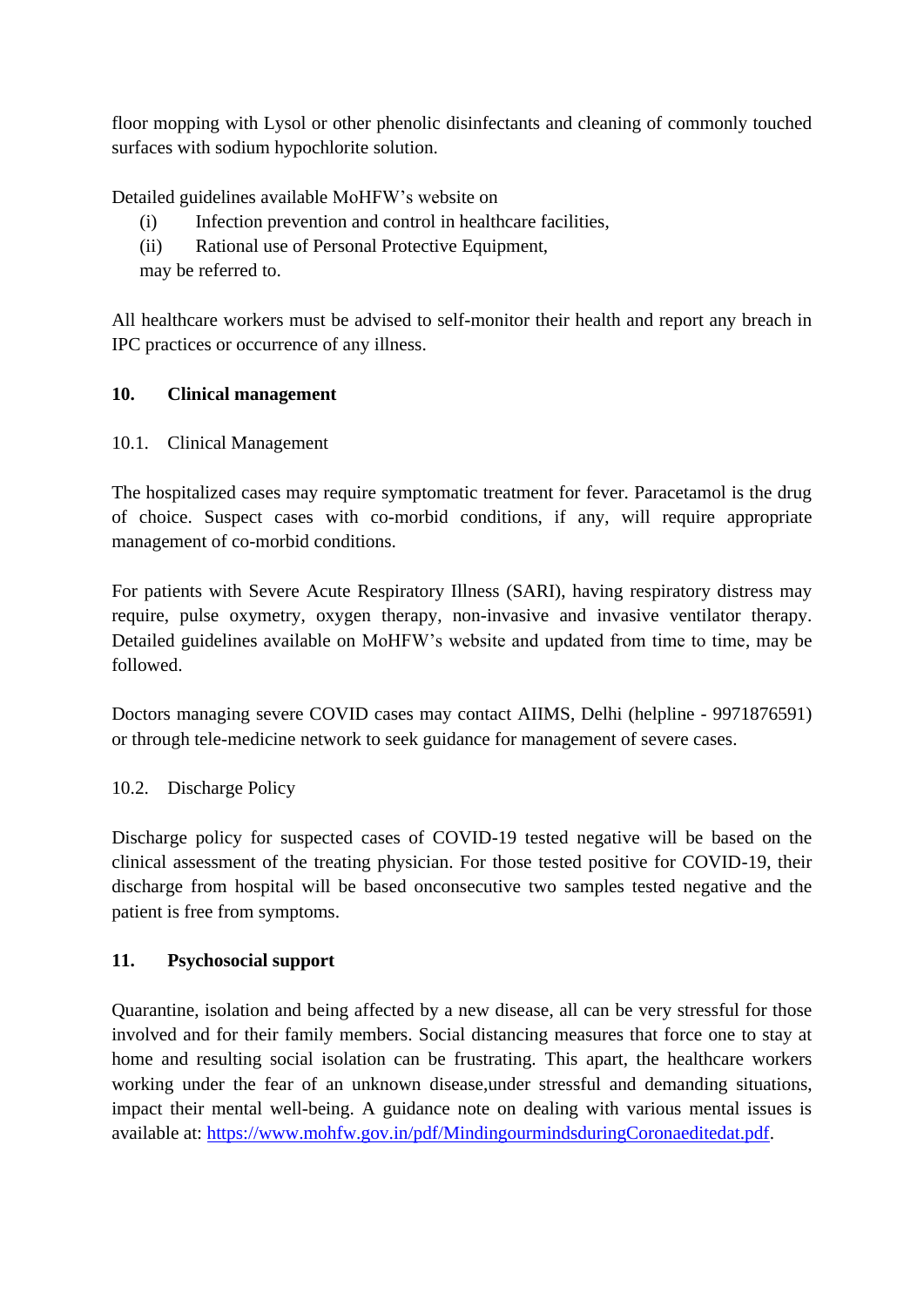The National Institute of Mental Health and NeuroSciences (NIMHANS) will be the nodal agency to plan and execute psycho-social support. NIHMANS will prepare a Psycho-Social Support plan and implement the same in the COVID affected areas.

# **12. Pharmaceutical interventions**

As of now there is no approved specific drug or vaccine for cure or prevention of COVID-19.

However, Hydroxychloroquine has been recommended as chemoprophylaxis drug for use by asymptomatic healthcare workers managing COVID-19 cases and asymptomatic contacts of confirmed COVID-19 cases under medical supervision.

Advisory issued by ICMR in this regard is available at: [https://www.mohfw.gov.in/pdf/AdvisoryontheuseofHydroxychloroquinasprophylaxisforSAR](https://www.mohfw.gov.in/pdf/AdvisoryontheuseofHydroxychloroquinasprophylaxisforSARSCoV2infection.pdf) [SCoV2infection.pdf\)](https://www.mohfw.gov.in/pdf/AdvisoryontheuseofHydroxychloroquinasprophylaxisforSARSCoV2infection.pdf).

Contacts and healthcare workers receiving Hydroxychloroquine as chemoprophylaxis will be informed to report any untoward health event to nearest health facility.

In addition, a combination of Hydroxychloroquine and Azithromycin has been advocated for use in severe cases of COVID-19 under medical supervision.

Guideline on clinical management protocol of COVID-19 is available at: [https://www.mohfw.gov.in/pdf/RevisedNationalClinicalManagementGuidelineforCOVID193](https://www.mohfw.gov.in/pdf/RevisedNationalClinicalManagementGuidelineforCOVID1931032020.pdf) [1032020.pdf](https://www.mohfw.gov.in/pdf/RevisedNationalClinicalManagementGuidelineforCOVID1931032020.pdf)

# **13. Non-Pharmaceutical interventions**

In the absence of proven drug or vaccine, non-pharmaceutical interventions will be the main stay for containment of COVID-19 cluster.

13.1. Preventive public health measures

There will be intensive social mobilizationamong the population in geographic quarantine zone for adoption of community-wide practice of frequent washing of hands and respiratory etiquettes. The community will also be encouraged to self-monitor their health and report to the ASHA/Anganwadi worker visiting home or to nearest health facility.

13.2. Quarantine and isolation

Quarantine and Isolation are important mainstay of cluster containment. These measures help by breaking the chain of transmission in the community.

# 13.2.1. Quarantine

Quarantine refers to separation of individuals who are not yet ill but have been exposed to COVID-19 and therefore have a potential to become ill. There will be home quarantine/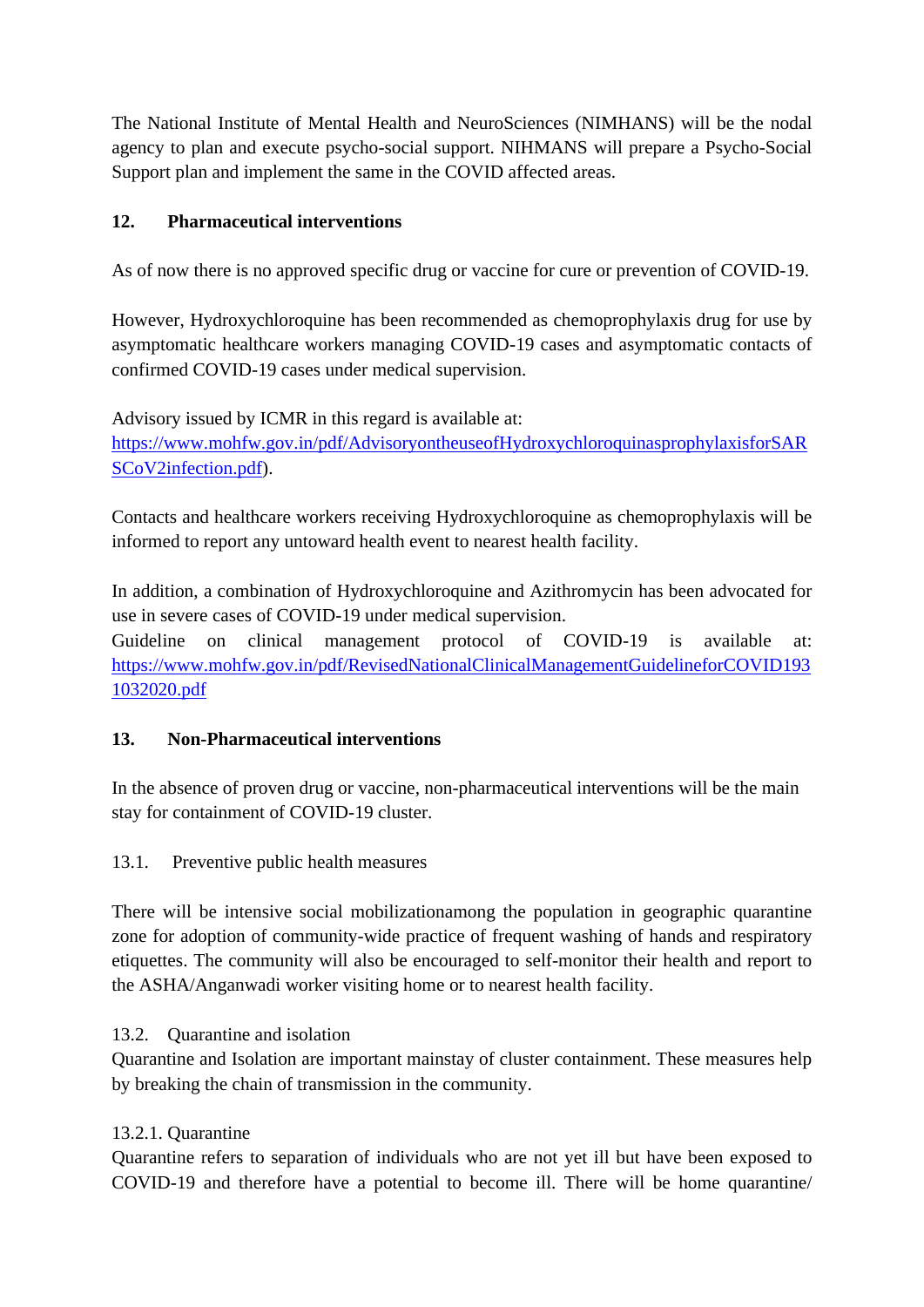facility quarantine of contacts of suspect /confirmed cases. The guideline on home quarantine available on the website of the Ministry provides detailed guidance on home quarantine.

The contacts advised quarantine will undergo risk profiling. Those above 60 or with comorbidities will be shifted to designated quarantine facility. This will help identify early development of symptoms among them, their testing and shifting to isolation facility under para 9.

# 13.2.2. Isolation

Isolation refers to separation of individuals who are ill and suspected or confirmed of COVID-19. There are various modalities of isolating a patient. Ideally, patients can be isolated in individual isolation rooms.

In resource constrained settings, all positive COVID-19 cases can be cohorted in a ward with good ventilation. All suspect cases could also be cohorted in a separate ward. However, under no circumstances these cases should be mixed up.

The COVID Care Centers/Dedicated COVID Centers and Dedicated COVID Hospitals will all have separate facilities to keep suspect and confirmed cases.

A minimum distance of 1 meter needs to be maintained between adjacent beds. All such patients need to wear a triple layer surgical mask at all times.

13.3 Social distancing measures

For the cluster containment, social distancing measures are key interventions to rapidly curtail the community transmission of COVID-19 by limiting interaction between infected persons and susceptible hosts. The following measures would be taken:

13.3.1 Closure of schools, colleges and work places

Administrative orders will be issued to close schools, colleges and work places in containment and buffer zones.

Intensive risk communication campaign will be followed to encourage all persons to stay indoors for an initial period of 28 days, to be extended based on the risk assessment.

Based on the risk assessment and indication of successful containment operations, an approach of staggered work and market hours may be put into practice.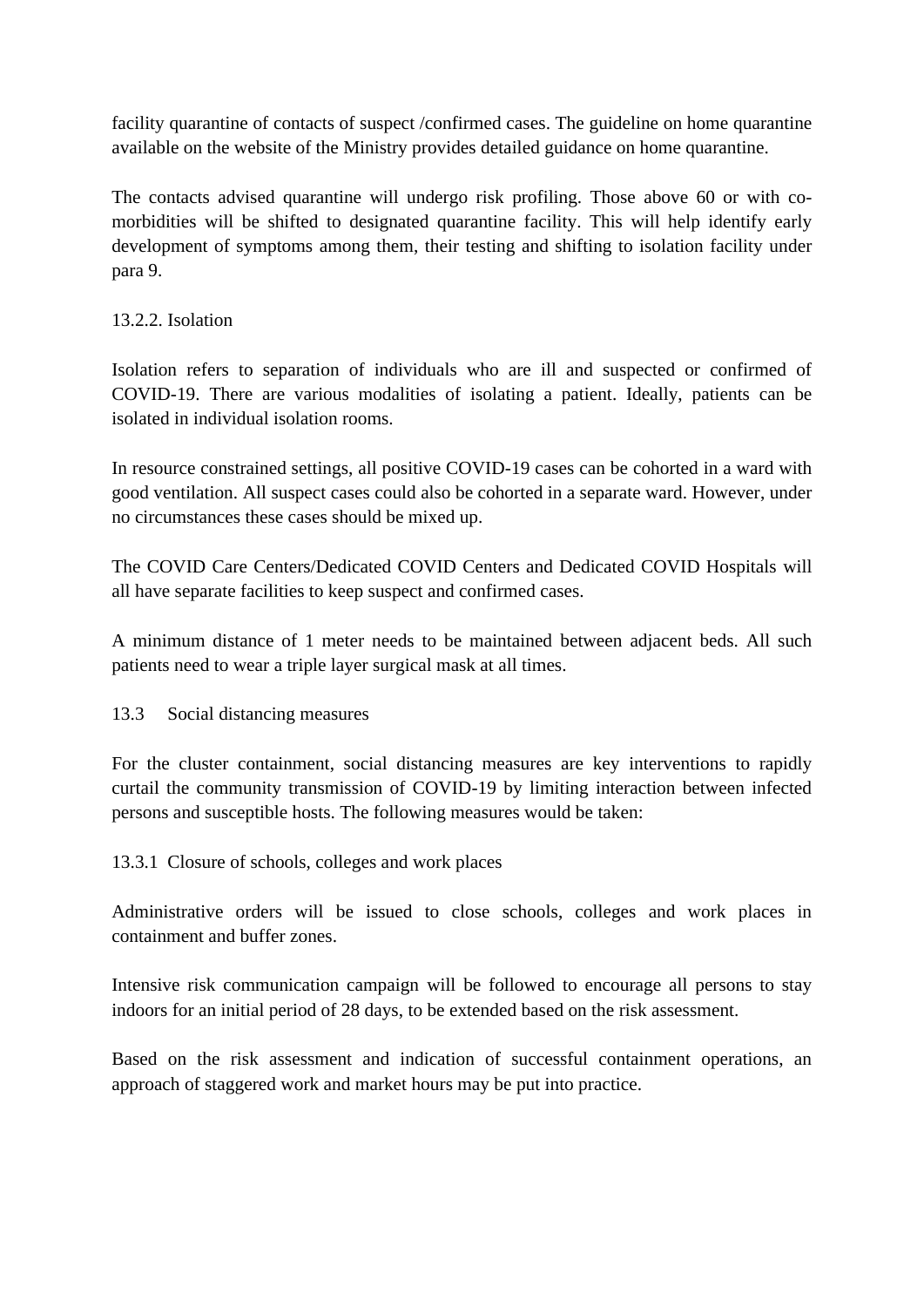#### 13.3.2 Cancellation of mass gatherings

All mass gathering events and meetings in public or private places, in the containment and buffer zones shall be cancelled/banned till such time as the area is declared to be free of COVID-19.

#### 13.3.3. Advisory to avoid public places

The public in the containment and buffer zones will be advised to avoid public places and only shall be allowed for attending to essential services.The administration will ensure supply of enough triple layer masks to the households in the containment and buffer zones to be distributed through visiting surveillance teams.

#### 13.3.4. Cancellation of public transport (bus/rail)

There will be prohibition for persons entering the geographic quarantine and on persons exiting the geographic quarantine zone. To facilitate this, if there are major bus transit hubs or railway stations in the containment zone, the same would be made dysfunctional temporarily. Additionally, irrespective of the fact that there is a rail/road transit hub, the perimeter control will take care of prohibiting people exiting the containment zone including those using private vehicles and taxies.

As a significant inconvenience is caused to the public by adopting these measures in the containment zone, State government would proactively engage the community and work with them to make them understand the benefits of such measures.

13.3.5. Enforcement of Geographic quarantine.

The perimeter control and movement of vehicles within the containment zone will be prohibited except for those (identified through special passes) earmarked for providing essential services. Police check-posts at prominent locations will check vehicles and give necessary guidance by police. Those found defaulting of Government orders will be prosecuted.

#### **14. Material Logistics**

#### 14.1. Personal Protective Equipment

The type of personal protective equipment for different categories of:

| $\mathsf{S}$ . No. | Name of the    | Category of personnel                                          |
|--------------------|----------------|----------------------------------------------------------------|
|                    | item           |                                                                |
|                    | PPE Kit, N 95, | • Doctors and nurses attending to patients in isolation, ICU/  |
|                    | Mask, Gloves,  | critical care facilities of hospitals in the containment zone. |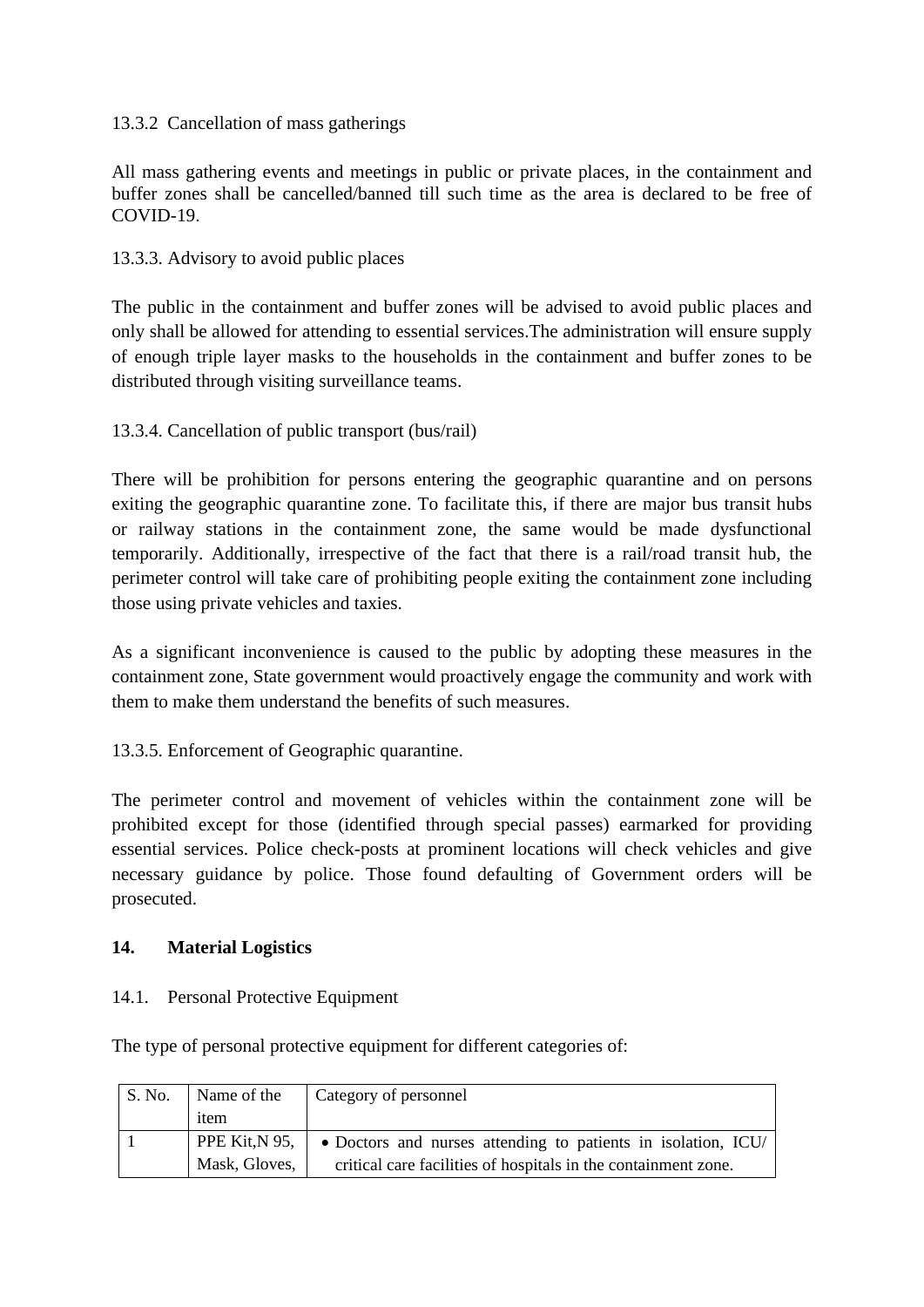|               | Goggles, cap<br>and shoe | • Para-medical staff in the back cabin of ambulance performing   |
|---------------|--------------------------|------------------------------------------------------------------|
|               |                          | interventional lifesaving maneuvers.                             |
|               | cover)                   | • Those working in laboratories or collecting sample             |
| $\mathcal{D}$ | N-95 Mask                | • Supervisory doctors verifying a suspect case                   |
|               | and gloves               | • Doctors/nurses attending patients in Screening fever clinics/  |
|               |                          | respiratory clinics / primary health care facilities             |
| $\mathcal{R}$ | Triple Layer             | To be used by Field workers doing surveillance work<br>$\bullet$ |
|               | Surgical mask            | Staff providing essential services.                              |
|               |                          | Suspect cases and care giver / by stander of the suspect case    |
|               |                          | Security staff.                                                  |
|               |                          | Ambulance drivers                                                |

The State Government has to ensure adequate stock of Personal Protective Equipment (PPE). The quantity required for a containment operation will depend upon the size and extent of the clusters within the large outbreak and the time required for containing it. States will also ensure that the PPE are being used in accordance with the guidelines on rational use of PPE.

# 14.2. Transportation

A large number of vehicles will be required for mobilizing the surveillance and supervisory teams. The vehicles will be pooled from all Government departments. The shortfall, if any, will be met by hiring of vehicles.

#### 14.3. Stay arrangements for the field staff

The field staff brought in for the surveillance activities and that for providing perimeter control need to be accommodated within the containment zone. Facilities such as schools, community buildings, etc. will be identified for sheltering. Catering arrangement will have to be made at these locations.

#### 14.4 Bio-medical waste management

A large quantity of bio-medical waste is expected to be generated from containment zone. Arrangement would also be required for such bio-medical waste (discarded PPEs, etc.), preferably by utilizing the bio-medical waste management services at the designated hospital.

#### **15. Risk communication**

# 15.1 **Risk communication material**

Risk communication materials [comprising: (i) posters and pamphlets (ii) audio only material (iii) AV films (prepared by PIB/MoHFW)] will be prepared and kept ready for targeted roll out in the entire geographic quarantine zone.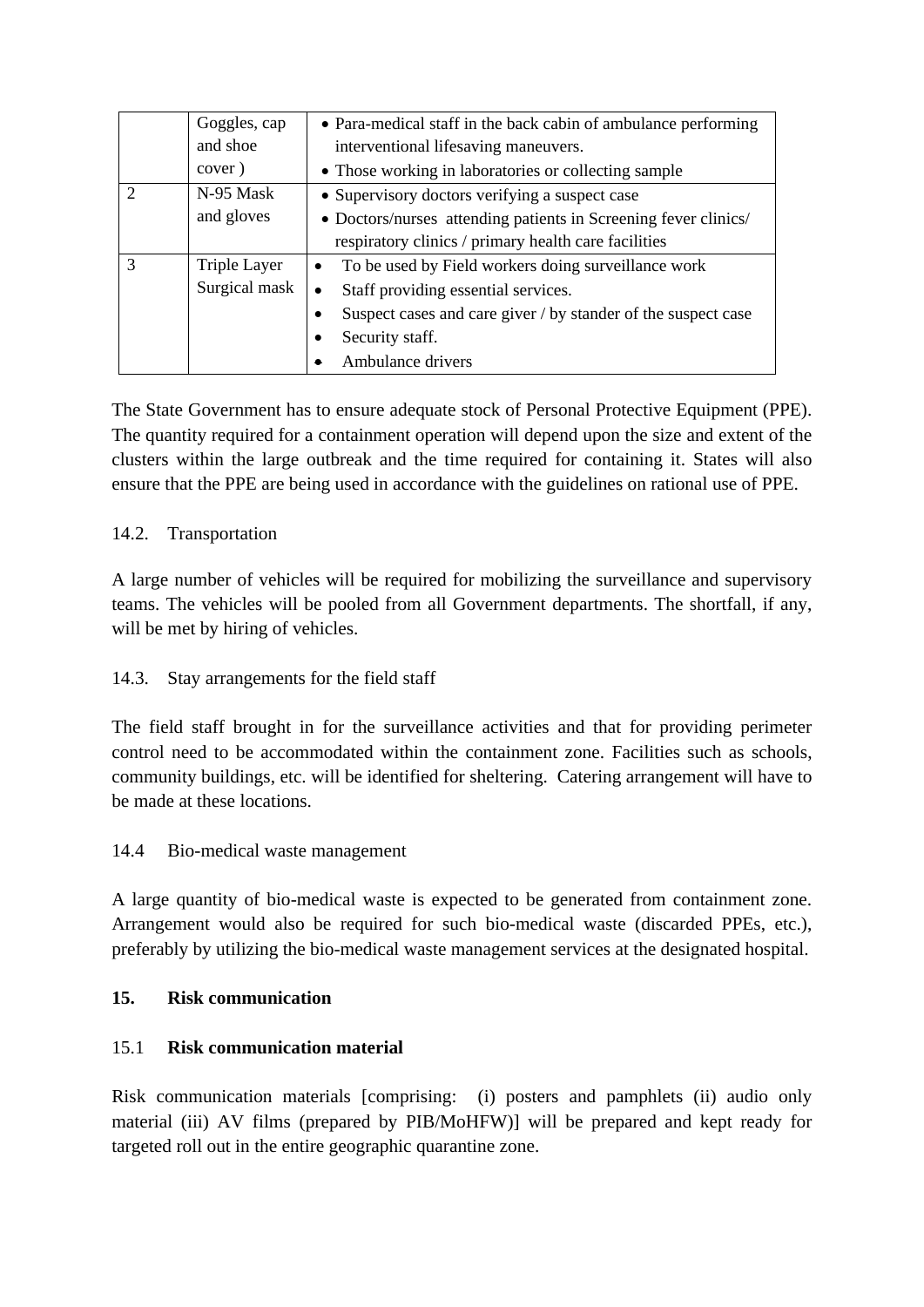# **15.2 Communication channels**

#### 15.2.1 Interpersonal communication

During house to house surveillance, ASHAs/ other community health workers will interact with the community for:

- (i) Reporting symptomatic cases
- (ii) Contact tracing
- (iii) Information on preventive public health measures.

#### 15.2.2 Mass communication

Awareness will be created among the community through miking, distribution of pamphlets, mass SMS and social media. Also use of radio and television (using local channels) will ensure penetration of health messages in the target community.

#### 15.2.3 Dedicated helpline

A dedicated helpline number will be provided at the Control Room (District Headquarter) and its number will be widely circulated for providing general population with information on risks of COVID-19 transmission, the preventive measures required and the need for prompt reporting to health facilities, availability of essential services and administrative orders on perimeter control.

#### 15.2.4 Media Management

At the Central level, only Secretary (H) or representative nominated by her shall address the media. At the State level, only Principal Secretary (H), his/her nominee will speak to the media. At the District level DM/DC will address the media.

There will be regular press briefings/ press releases to keep media updated on the developments and avoid stigmatization of affected communities. Every effort shall be made to address and dispel any misinformation circulating in media including social media.

#### **16. Information Management**

#### 16.1 Control room at State &District Headquarters

A Control Room (if not already in place) shall be set up at State and District headquarters. This shall be manned by State and District Surveillance Officer (respectively) under which data managers (deployed from IDSP/ NHM) responsible for collecting, collating and analyzing data from field and health facilities.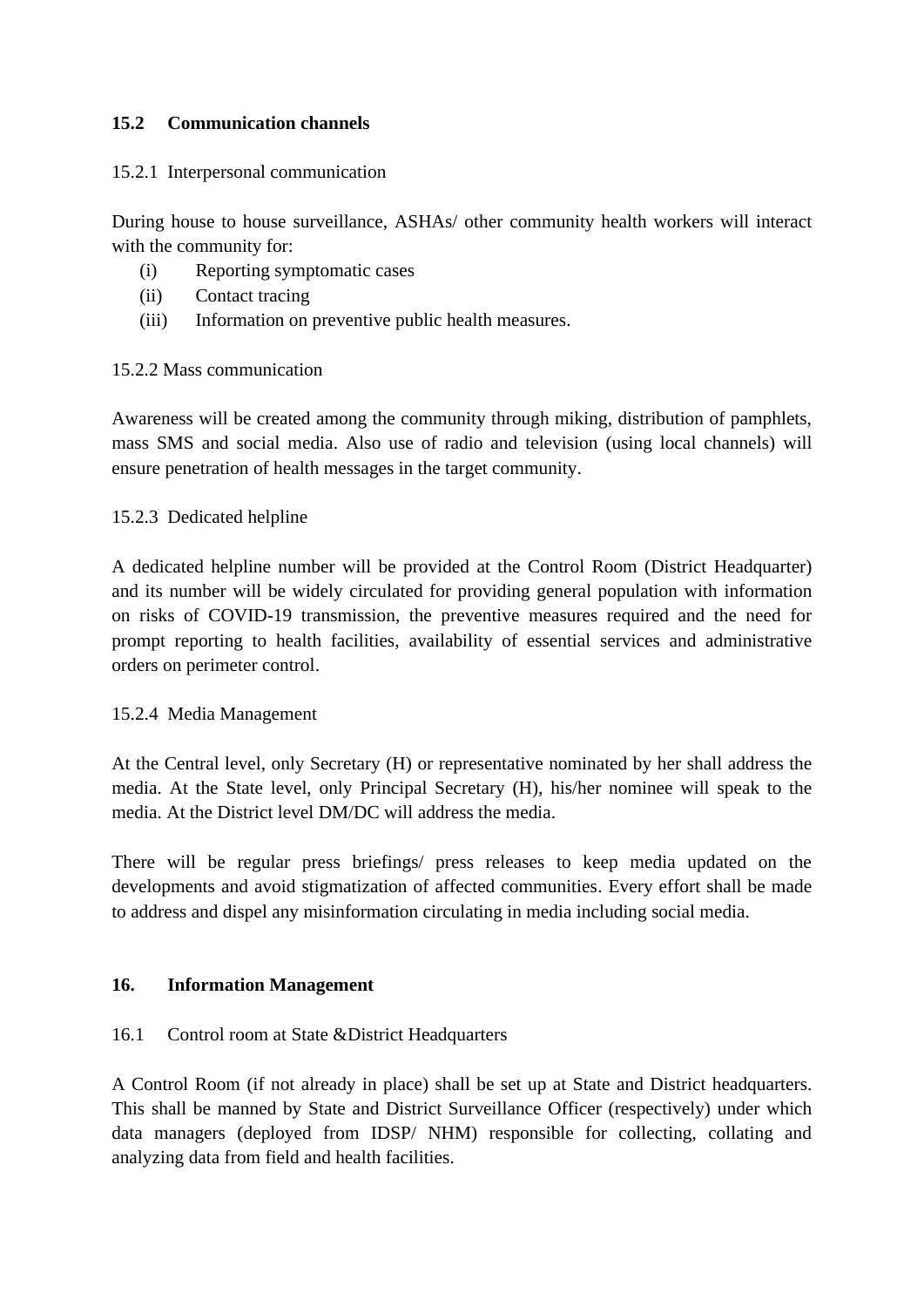Daily situation reports shall be sent to state government and central government without fail providing aggregate data on daily basis on the following (for the day and cumulative):

- i. Total number of suspect cases
- ii. Total number of confirmed cases
- iii. Total number of critical cases on ventilator
- iv. Total number of deaths
- v. Total number of contacts under surveillance

Districts/State Government shall provide the required details through an online portal developed for the same by MOHFW.

#### 16.2 Control Room in the geographic quarantine zone

A Control Room shall be set up inside the geographic quarantine zone to facilitate collection, collation and dissemination of data from various field units to District and State Control Rooms. This shall be manned by an epidemiologist under which data managers (deployed from IDSP/ NHM) will be responsible for collecting, collating and analyzing data from field and health facilities.

This Control Room will provide daily input to the District Control Room for preparation of daily situation report.

# 16.3 **Alerting the neighboring Districts/States**

The Control Room at State Government Headquarters will alert all neighboring Districts. There shall be enhanced surveillance in all such Districts for detection of clustering of symptomatic illness. Awareness will be created in the community for them to report symptomatic cases/contacts.

Also suitable provisions shall be created for enhancing horizontal communication between adjacent districts, especially for contact tracing exercise and follow up of persons exiting the containment zone.

# **17. Capacity building**

It is expected that in such circumstances, large human resource requirement will be there to manage: (i) Field activities including surveillance, (ii) Clinical care at hospitals, (iii) laboratory testing and (iv) support staff to provide support services.

#### 17.1 Training content

Trainings will be designed to suit requirement of each and every section of healthcare worker involved in the containment operations. These trainings for different target groups shall cover:

1. Field surveillance, contact tracing, data management and reporting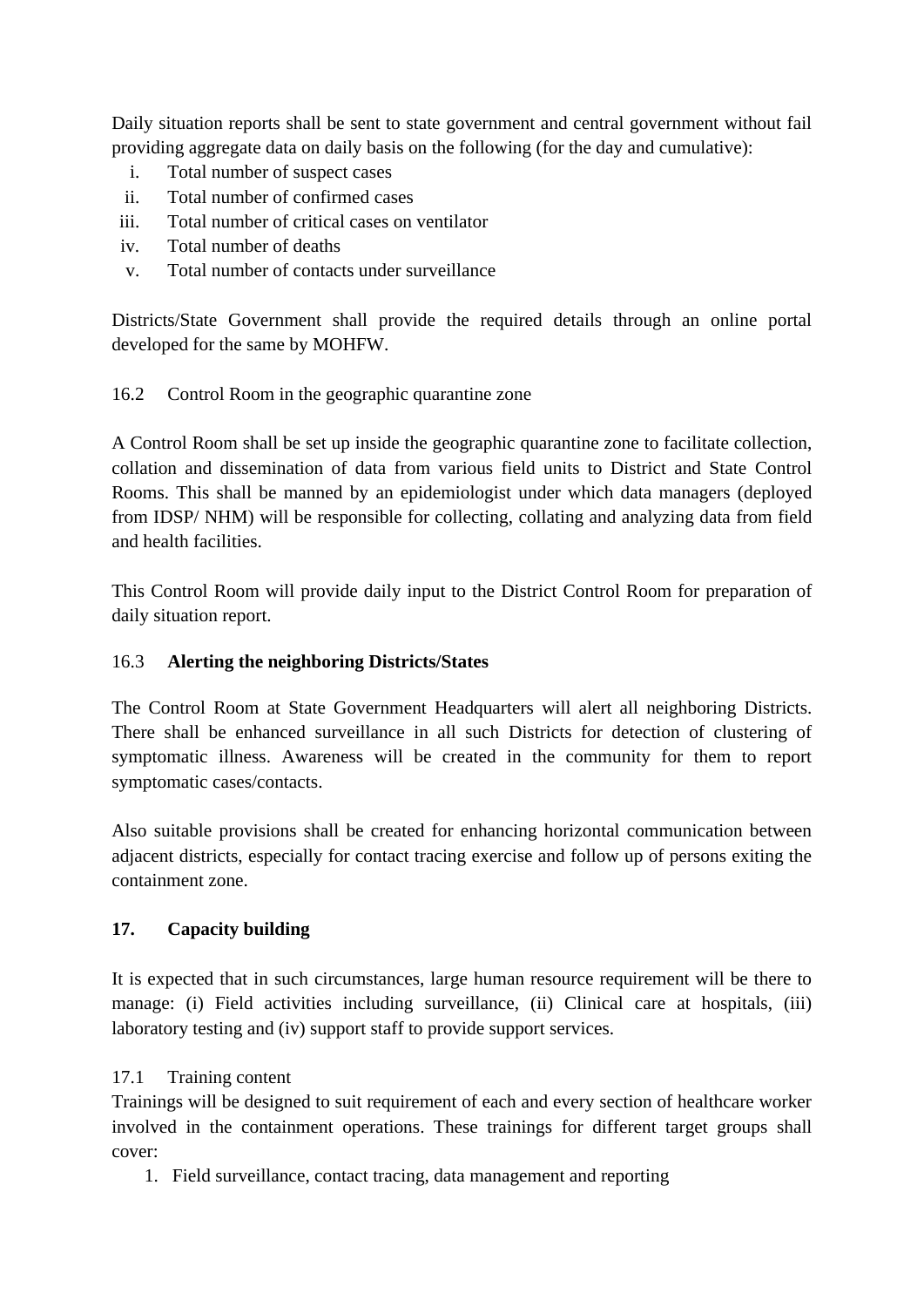- 2. Surveillance at designated exit points from the containment zone
- 3. Sampling, packaging and shipment of specimen
- 4. Hospital infection prevention and control including use of appropriate PPEsand biomedical waste management
- 5. Clinical care of suspect and confirmed cases including ventilator management, critical care management
- 6. Risk communication to general community and health service providers

# 17.2 Target trainee population

Various sections of healthcare workforce (including specialist doctors, medical officers, nurses, ANMs, Block Extension Educators, MHWs, ASHAs) and workforce from non-health sector (security personnel, Anganwadi Workers, support staff etc.) will be trained. A normative guidance is as under:

- Trained health workforce for surveillance ANM, AASHA, Anganwadi, NSS, Red Cross, Ayush students and NYK Volunteers
- Trained supervisory field staff PHC, Ayush and CHC doctors
- For COVID Care Center AYUSH doctors
- For Dedicated COVID Health Center PHC doctors
- For Dedicated COVID Hospitals Training will be imparted on clinical and ventilatory management - Respiratory physicians, anaesthetists, intensivists, MBBS doctors who have handled ventilators, including DNB and MD students drawn from medical college/private hospitals.

District-wise trained manpower made available on dashboard of MoHFW and all training material made available on IGOT platform

Orientation training will be conducted by the RRT a day prior to containment operations are initiated.

17.3 Replication of training in other Districts

The State Govt. will ensure that unaffected Districts are also trained along the same lines so as to strengthen the core capacities of their RRTs, doctors, nurses, support staff and nonhealth field formations. These trainings should be accompanied with functional training exercises like mock-drills.

# **18. Financing of containment operations**

The fund requirement would be estimated taking into account the scale of operations and funds will be made available to the district collector from NHM flexi-fund. The SDRF funds can also be used as per notification issued by Ministry of Home Affairs.